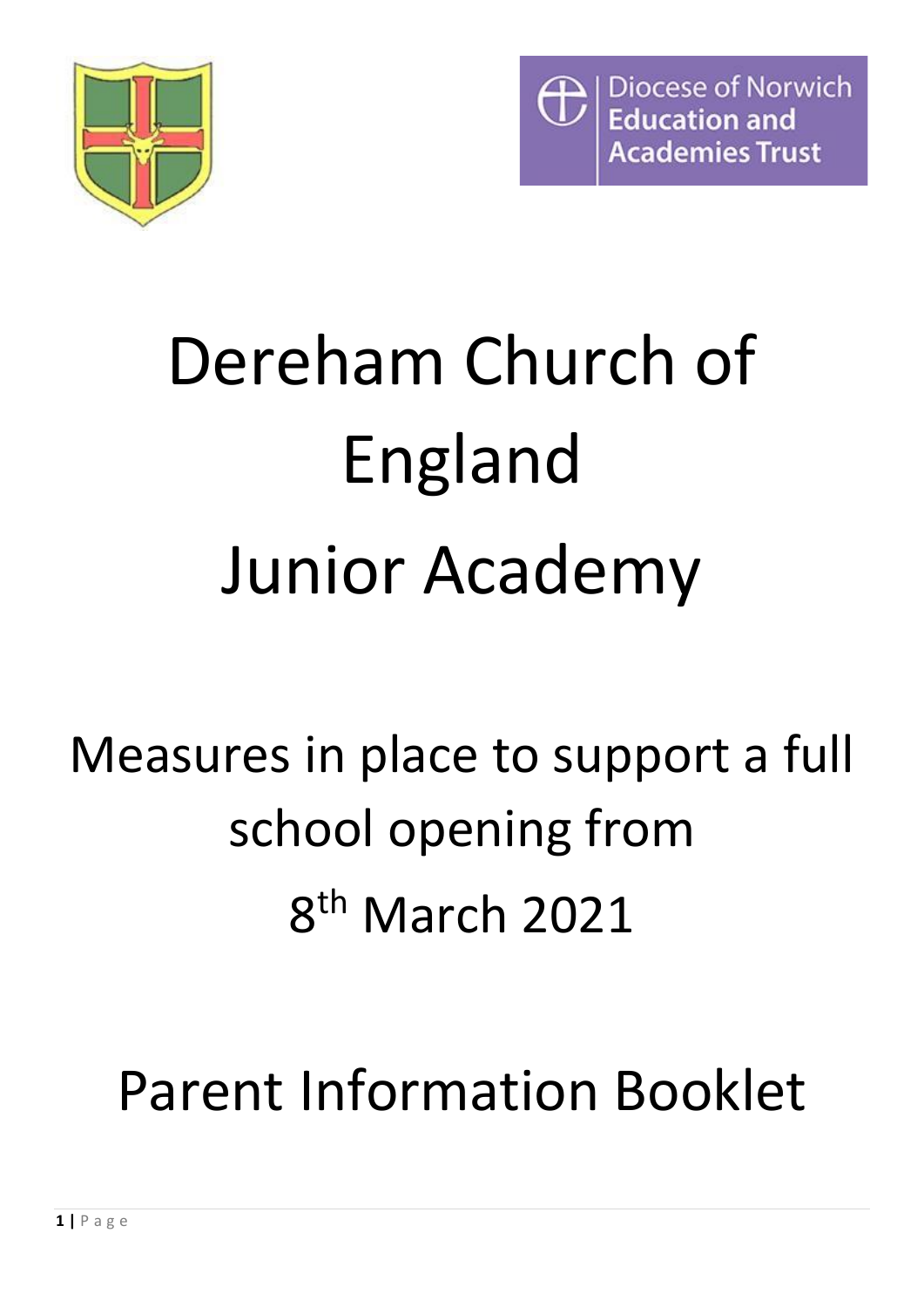### Contents:

| Introduction                                               | 3  |
|------------------------------------------------------------|----|
| Group/Bubble sizes and staffing                            | 4  |
| Uniform                                                    | 4  |
| Things allowed to be brought into school                   | 4  |
| A 'soft' start to the day                                  | 5  |
| Drop-off and entering school                               | 5  |
| Attendance                                                 | 6  |
| Classroom environment, organisation and resources          | 6  |
| The curriculum                                             | 6  |
| Playtimes, lunchtimes, play equipment and outdoor space    | 7  |
| <b>Toilets</b>                                             | 8  |
| Handwashing                                                | 8  |
| Cleaning throughout the day                                | 9  |
| Behaviour                                                  | 9  |
| Signs and symptoms of COVID-19                             | 10 |
| How we can help to stop the spread of COVID-19             | 10 |
| What should you do if someone is showing signs of COVID-19 | 11 |
| <b>First Aid</b>                                           | 11 |
| A 'staggered' end to the day                               | 11 |
| Meetings and contact                                       | 12 |
| Extra-curricular provision including clubs                 | 12 |
| <b>THANK YOU!</b>                                          | 12 |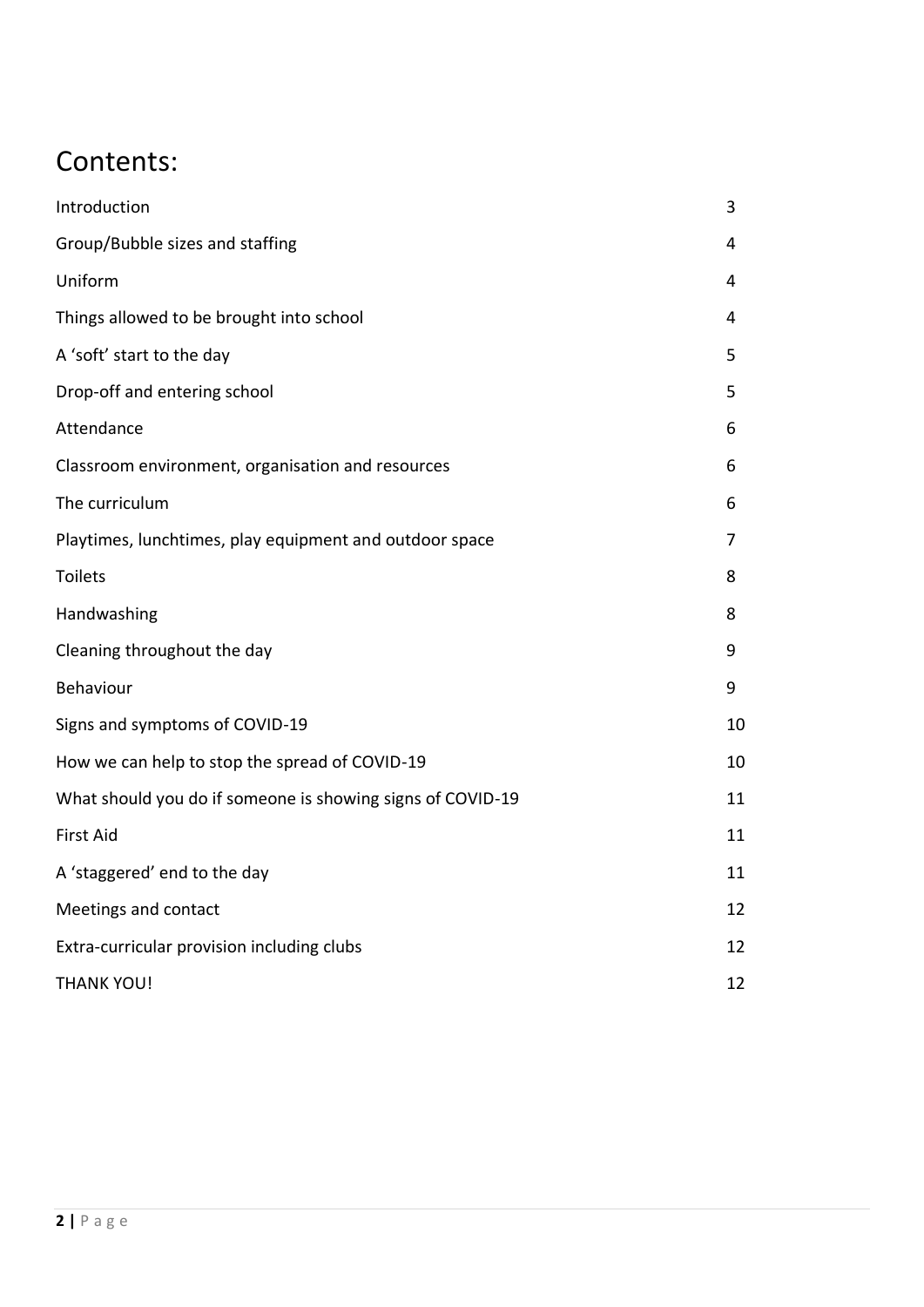#### **Introduction**

We recognise that a child returning to school on  $8<sup>th</sup>$  March could be an anxious time for some – parents and pupils alike. In order to help with any feelings people may have, we have written this booklet to inform you of all of the things we have put in place to make sure that school is as safe as possible. Your child's safety is the most important thing to us and, once again, we have had this at the forefront of our collective minds when preparing for a return of all pupils in our school.

Essentially, we have put the same systems and procedures in place that were there for the return in September 2020 and for the duration of the Autumn term. These were very successful. Therefore, please read this booklet to refresh your memory so that you can help us to maintain this level of safety.

Your support of the measures we have put in place are instrumental in keeping everyone safe. If you still have any queries after reading it, feel free to contact the school to talk to a member of staff.

In preparing for full opening once again, and in writing this booklet, we have followed several publications of guidance for schools including those from Government, DNEAT, the Local Authority, Public Health England and the NHS.

#### Will we still have social distancing...?

The short answer to this is yes. We will be avoiding **close contact<sup>1</sup>** whenever we can, but we also know that there will be several occasions where this is not possible to achieve. However, as long as we have the following in place, we will still reduce the risk of any transmission of infection:

- 1. Minimising the number of contacts that pupils and staff have during the school day and maximising distance between those in school wherever possible
- 2. Minimising the potential for cross-contamination
- 3. Ensuring that people who are ill or have been asked to isolate stay at home
- 4. Implementing robust universal hygiene measures
- 5. Implementing enhanced cleaning arrangements.

<sup>&</sup>lt;sup>1</sup> 'Close contact' is defined as being: Face to face with someone for any amount of time within 1m or face to face with someone for 15 minutes (over the whole day) or more within 2m.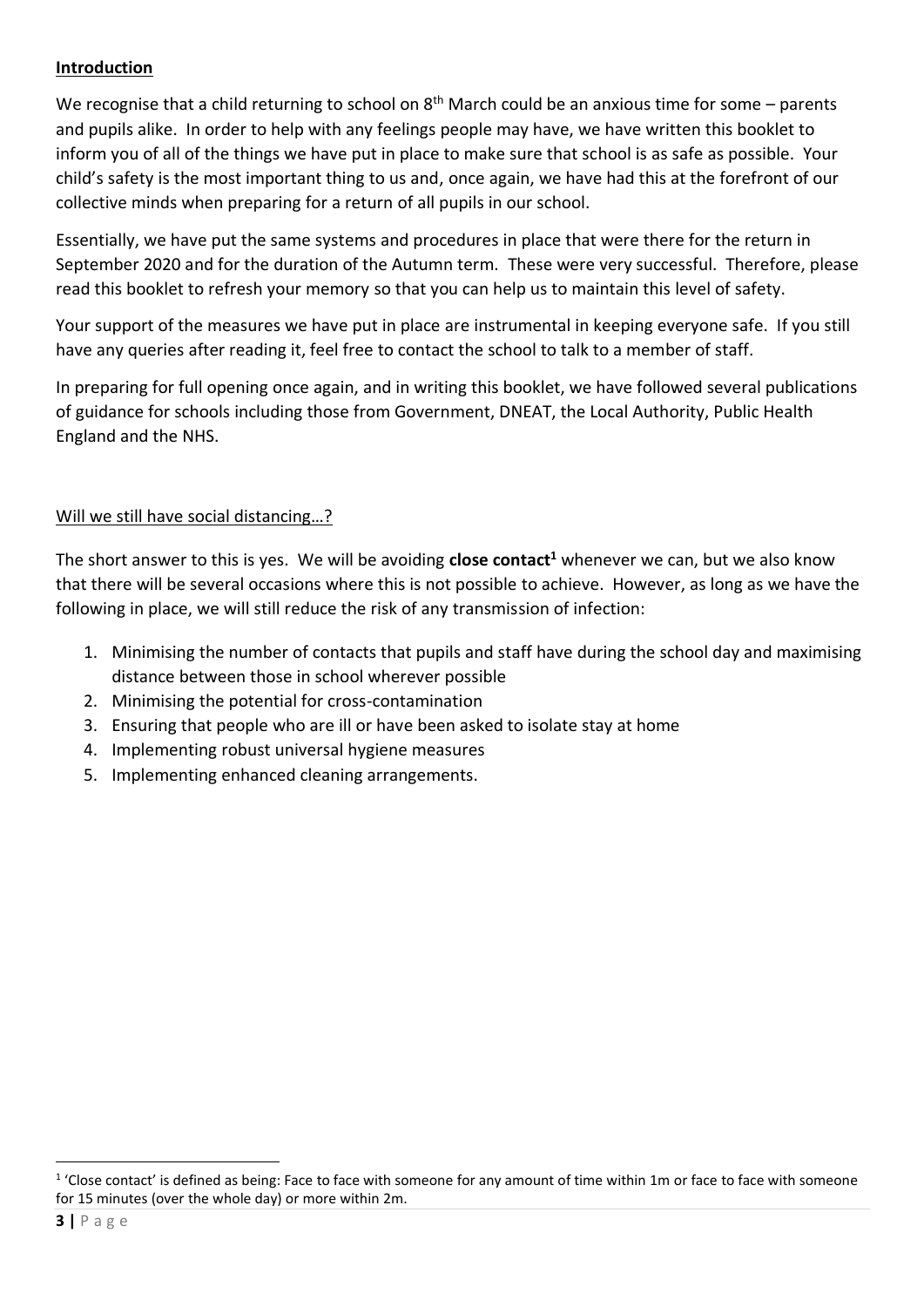#### **So, what are we doing and putting in place?**

*Throughout this handbook, the term 'Bubble' or 'Extended Bubble' may be used. In these instances, they mean: Bubble = Class Group; Extended Bubble – Year Group*

#### **Group sizes and staffing**

When all the children return, for the majority of time, the class will be in their own bubble. This includes their teacher and TA. Where possible, children will not mix with those from other bubbles and staff will limit their interaction with staff and pupils from other bubbles. One exception to this is:

• Staff from other bubbles are allowed to cover in other classes as long as they stick to the key safety principles (all of this has been explained to staff).

#### **Uniform**

As with the Autumn term, children will need to wear school uniform when they return.

On days when your child is timetabled to have PE, they should come to school in their PE kit and stay in it for the whole day. You will need to make sure your child wears a tracksuit or joggers (or leggings) and a sweatshirt over their PE kit on these days, as classrooms will still need to be ventilated and are likely to be cold.

A link to our updated uniform expectations is here: <http://www.derehamjunior.dneat.org/uniform-expectations/>

#### **Things allowed to be brought into school**

It is very important that the number of things that come into school from home are kept to a minimum.

We will provide the children with all the stationery they need (see 'Classroom environment and resources'), so there is no need for children to bring in pencil cases and equipment. At the moment, children are not allowed to bring in any other personal items such as toys.

Below is a list of the things that your child is allowed to bring into school. These items will be kept in classrooms:

- **A small bag** large enough to carry the things in this list
- **A coat** Will only be hung in the cloakroom if very wet
- **A filled water bottle** This will need to be filled at home and large enough for the whole day
- **A snack** Only fruit or vegetables as per our policy
- **A mobile phone** only if they are absolutely necessary for safety reasons. Please note:
	- o They must be turned off and kept in bags at all times
	- $\circ$  They are not allowed to be used in school at all for safeguarding reasons
	- o That we take no responsibility for damaged or lost/stolen mobiles
- **A spare pair of footwear** This is essential as we will continue to play on the field at break times which is likely to be very muddy and wet at times. Therefore, a suitable pair of footwear for outside and another for inside is required (brought in a plastic bag).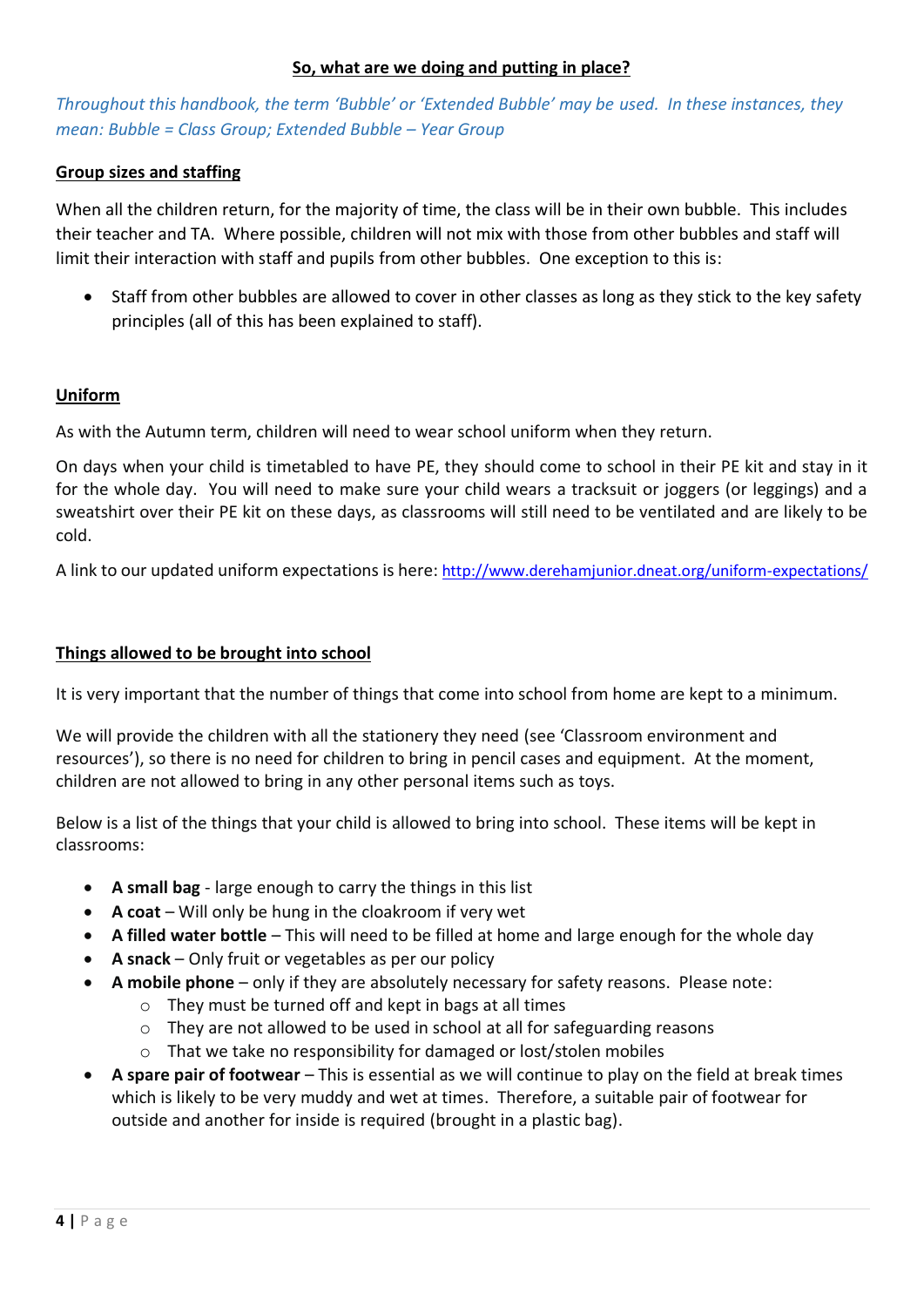#### **A 'soft' start to the day**

To reduce the chance of large groups of people congregating in school grounds, we will run a 'soft' start and a staggered end to the day. The timings for this are below:

|                     | Yr3                                                  | Yr4  | Yr5  | Yr6  |  |
|---------------------|------------------------------------------------------|------|------|------|--|
| <b>Arrival Time</b> | Children can arrive any time between 8.40 and 8.55am |      |      |      |  |
| Where?              | Main Gate or Field Gate                              |      |      |      |  |
| <b>Leaving Time</b> | 3:10                                                 | 3:14 | 3:15 | 3:16 |  |
| Where?              | Main Gate or Field Gate                              |      |      |      |  |

There will be plenty of staff supervising the children as they start to arrive and as they leave.

Children have to be in school by 8.55 am and they are **not allowed onsite before 8.30**. Parents will be contacted if either of these things happen.

#### **Drop-off and entering school**

We appreciate your support in helping us carefully manage how your child arrives and enters school:

- Adults must wear a mask when waiting for their children at the end of the day and we ask that you wear one when dropping off in the morning too
- Only one family member can bring their child to school
- Walk or cycle to school where possible
- Parents of pupils arriving by car, should remain in the car
- Keep the time you spend on school grounds to an absolute minimum
- Use the entrances indicated in the table above
- Encourage your child to observe social distancing
- As you drop your child off, remind them that they are to go straight to their classroom
- DO NOT BRING YOUR CHILD TO SCHOOL IF THEY ARE SHOWING ANY SYMPTOMS OF COVID-19.

Please avoid speaking to staff on the gates unless this is absolutely necessary. This is not us being rude, we promise, it is just another procedure that we are putting in place to keep as safe as possible.

Therefore, if you need to speak to a member of staff, please continue to contact us in the way that you have during lockdown when the school has only been partially open. The best methods of contact are as follows (in this order):

- 1. Use the MyEd messaging system -we will get back to you as soon as possible
- 2. Phone the school office
- 3. Email the school office
- 4. Only come to the school office if absolutely necessary. We only allow one person in the reception area at any one time so it is likely one of the methods above will be much quicker!

Only absolutely essential face-to-face meetings will take place. Should a face-to-face meeting be required, the school will make specific arrangements with you and we will only meet with one parent if this is the case. **We will not meet with anyone on an ad hoc basis.**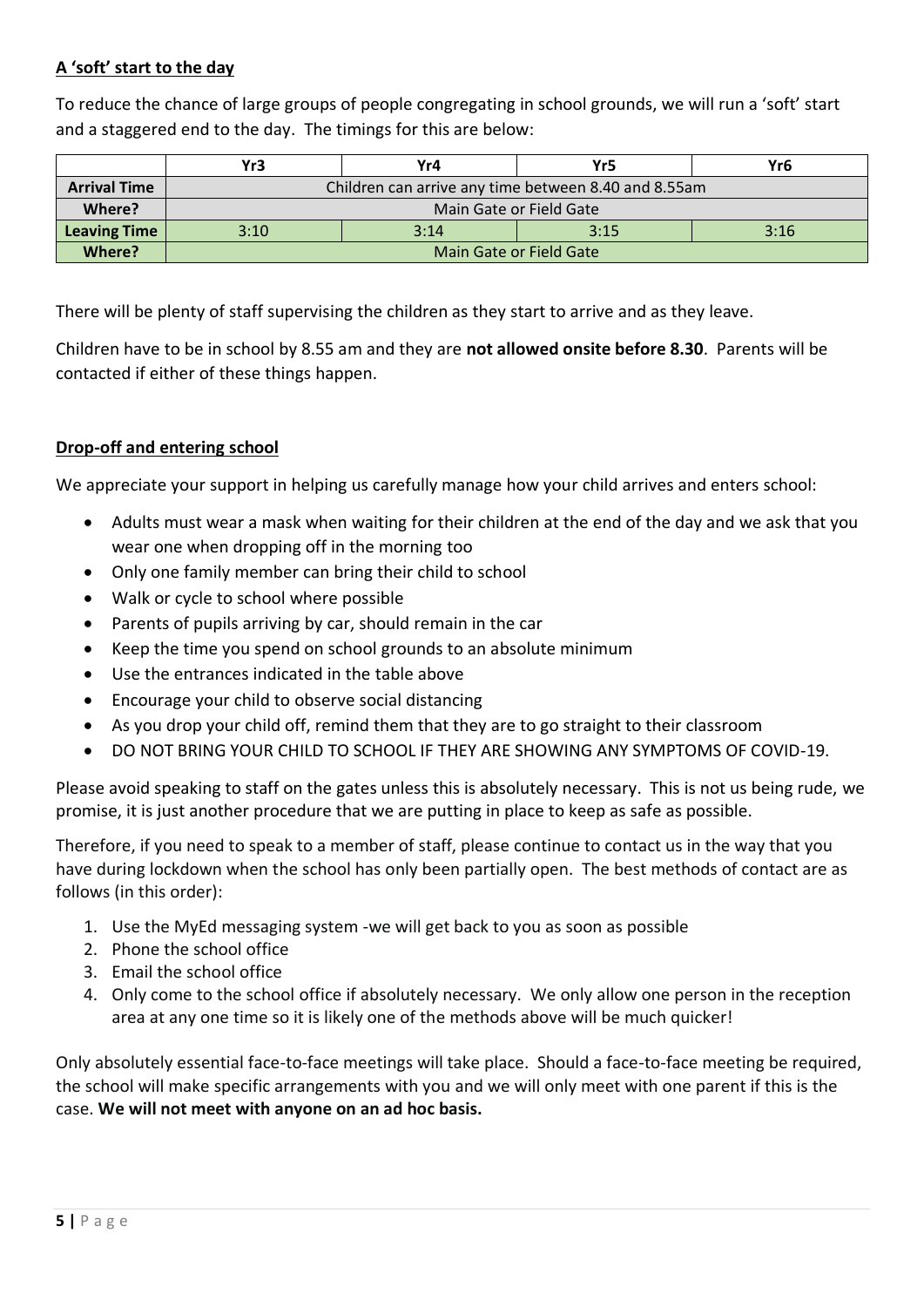#### **Attendance**

- Attendance is compulsory. Procedures such as attendance panels and fines will be reinstated
- Please contact the school if your child is absent each and every day they are off.

#### **Classroom environment, organisation and resources**

Our classrooms will look the same as they did during the Autumn term. Guidance regarding how we organise classrooms is based upon principles that will help reduce the risk of transmission of infection. We will:

- Arrange tables in rows that all face the front
- Remove unnecessary furniture and objects particularly soft furnishings such as cushions and mats
- Provide children with their own sets of stationery
- Avoid using shared resources as much as possible
- Regularly clean bubble resources such as books, games, Chromebooks and iPads
- Regularly clean frequent touch points in the classroom (see 'Cleaning throughout the day')
- Set up resource 'picking-up' and 'dropping-off' points in the classroom
- Promote social distancing as much as possible
- Leave clear access to sinks, entrances and exits
- Keep windows and/or doors open to ventilate the room
- Position teachers' desks and chairs so that distance is maintained between them and pupils
- Not call pupils to the front of the class so they are in close contact with the teacher
- Where possible, not go to the children's desks to check work
- When close contact is needed or unavoidable, conduct this side-to-side rather than face-to-face.

#### **The curriculum**

As with the Autumn Term, the children will receive a full, broad and balanced curriculum. We will, however, prioritise children's mental health needs and any concerns they may have about returning.

There will be a few differences to pre-COVID times in terms of how and what we deliver, but the children will be used to this after doing so well during the Autumn term.

Just as a reminder, the biggest changes in the curriculum remain in the following areas:

PE

- Should take place outside or in the hall as long as it is ventilated
- Activities will be low impact rather than high impact, especially if indoors
- Contact sports will not take place
- Distance between participants will be maximised
- Equipment used by bubbles will be cleaned after use so bubbles will receive clean equipment
- Children must use their own kit; they cannot share this with anyone else
- Where possible, pupils in bubbles will be kept in consistent groups
- Guidance for swimming is still being reviewed we will inform you when this is able to take place
- Shouting and calling out is not allowed (unless it is needed to signal imminent danger).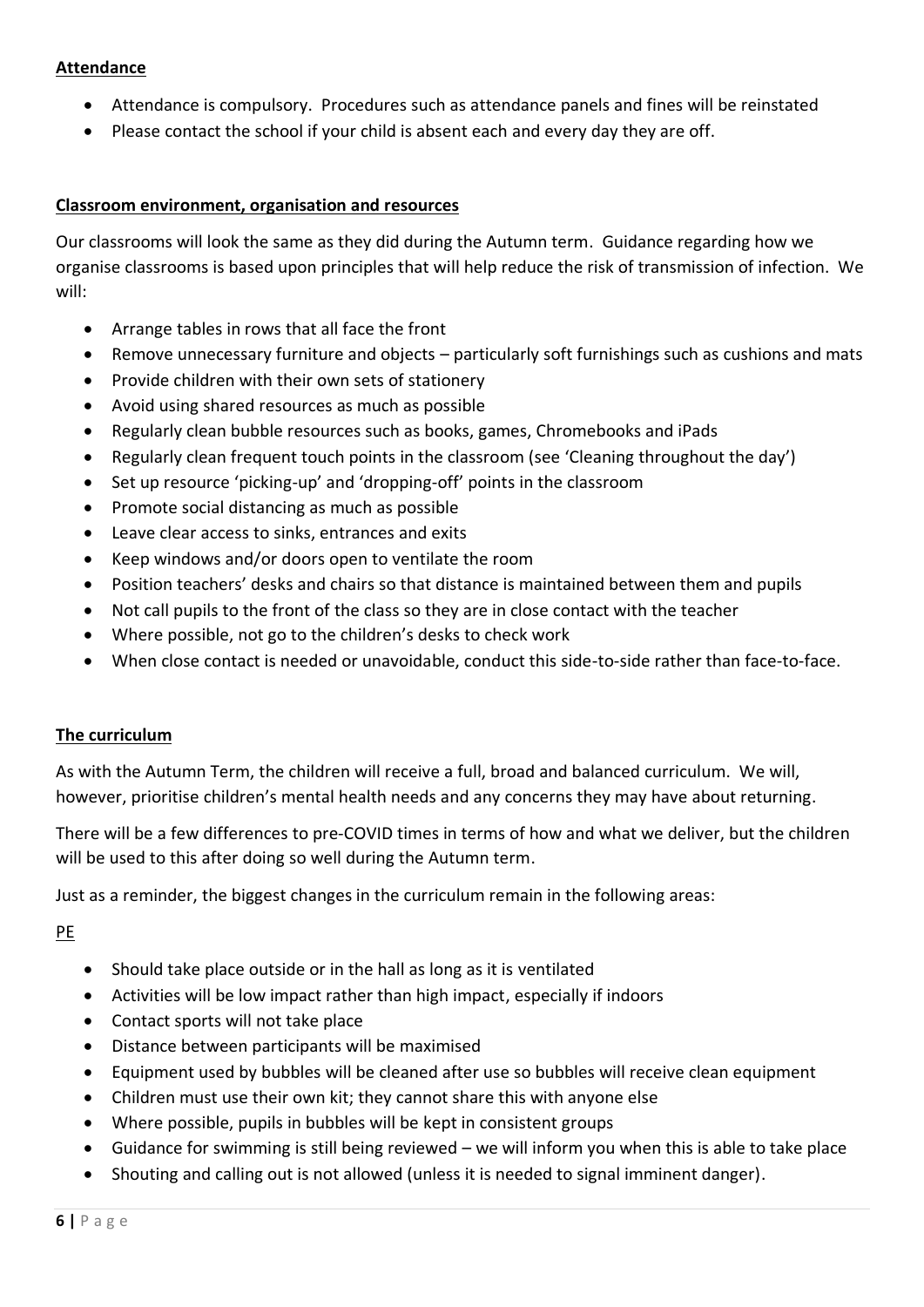#### Music

- Singing will continue to not take place. Unless it can take place outside; be socially distanced at 2m (preferably 3m); in groups of no more than 15 and with all members facing the same direction!
- Wind or brass instruments are not played unless the same arrangements for singing can be applied

#### Drama and performances

- Performances with audiences will not take place
- Activities that involve raised voices or shouting will not take place.

#### Science and DT

- Practicals and experiments are organised so that 'close contact' is avoided
- Demonstrations of the above avoid the need for students to congregate at the front.

#### Trips and visits

We are not allowed to organise any trips or visits at present, as per Government guidance.

#### **Play times, lunch times, play equipment and outdoor space**

To reduce the likelihood of children inadvertently mixing with other bubbles or extended bubbles, time outside will be carefully managed. The timings for playtimes and lunchtimes are in the table below:

| $Yr3 - Play am$                                       | $Yr4 - Play$ am | $Yr5 - Play am$                                       | $Yr6 - Play$ am |
|-------------------------------------------------------|-----------------|-------------------------------------------------------|-----------------|
| $10.30 - 10.45$                                       | $10.50 - 11.05$ | $10.30 - 10.45$                                       | $10.50 - 11.05$ |
| Yr3 - Lunch                                           | Yr4 - Lunch     | Yr5 - Lunch                                           | Yr6 - Lunch     |
| $11.45 - 12.30$                                       | $12.35 - 1.20$  | $11.45 - 12.30$                                       | $12.35 - 1.20$  |
| $Yr3 - Play pm$                                       | $Yr4 - Play pm$ | $Yr5 - Play pm$                                       | Yr6 - Play pm   |
| Could be fluid but year groups must not be out at the |                 | Could be fluid but year groups must not be out at the |                 |
| same time or impact on outdoor PE                     |                 | same time or impact on outdoor PE                     |                 |

We are very lucky to have such huge grounds. Our field is divided into 2 Zones and each of these zones will be divided into 4 smaller areas:

- The 4 areas in Zone 1 will be used by Years 3 and 4
- The 4 areas in Zone 2 will be used by Years 5 and 6
- These 'Bubble Zones' will be used by bubbles for playtimes, lunchtimes and outdoor games
- These play areas will be clearly marked out.

#### Playtimes

- Morning playtime is a set time
- Afternoon playtimes can be flexible and there may be more than one!
- Playtimes will be adequately supervised in order to ensure key safety principles are adhered to
- One class from both Year 3 and Year 4 will be allowed to use the trim-trail and tyres each day. There are extensive arrangements for supervising these areas on these days
- Each class will have their own small set of equipment to use during playtime and lunchtime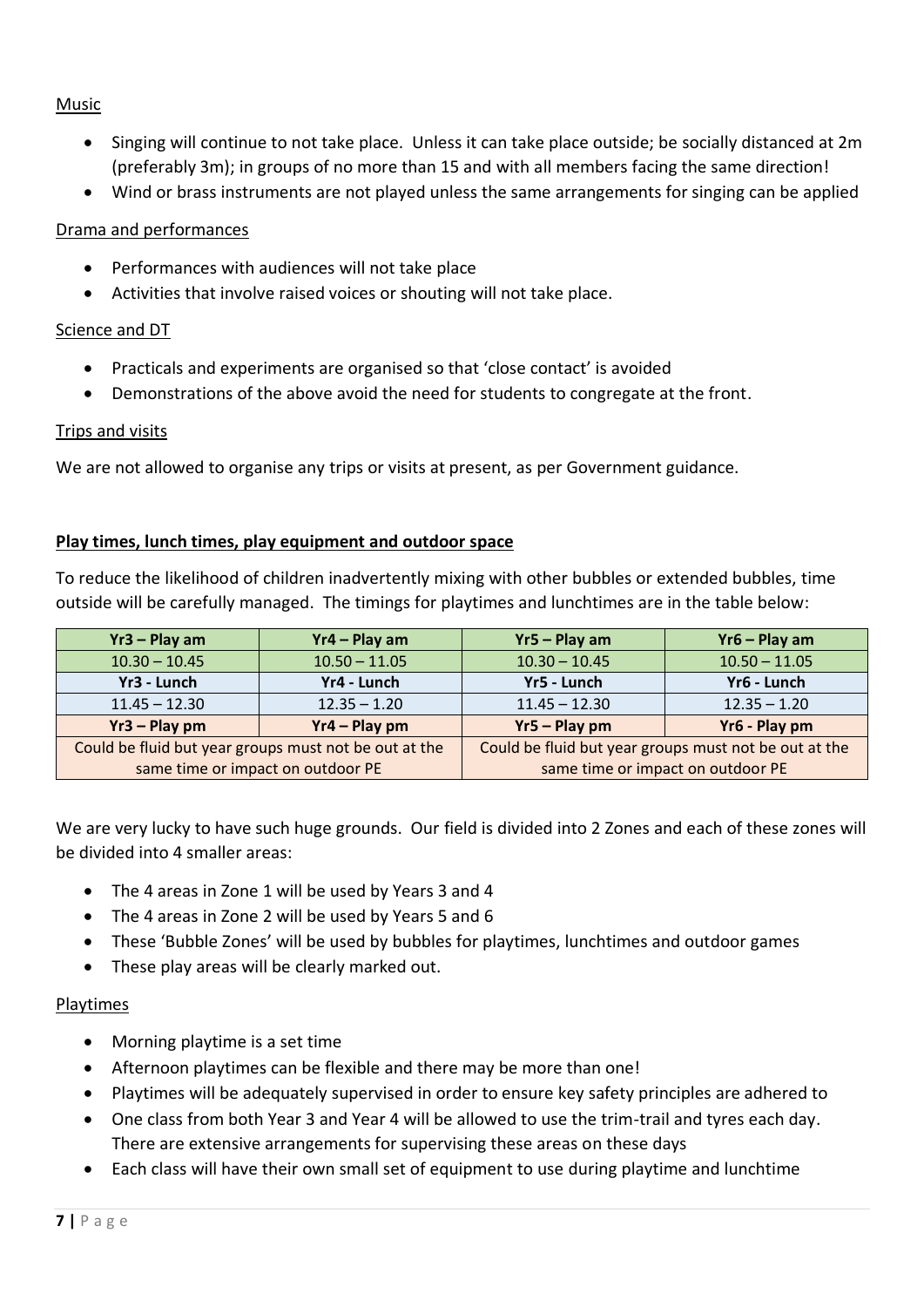• Children will need two pairs of footwear in school; one for indoors and one for outdoors. The spare pair need to be brought in a plastic bag (slippers are not allowed!)

#### Lunchtimes

You will need to continue to order lunches electronically in the same way that you did in the Autumn term. Please make sure this is completed in good time. As you can see from the table above, lunchtimes will be split into 2 sittings:

- Years 3 and 5 will be on first sitting
- Years 4 and 6 will be on second sitting.

This arrangement means MSAs and additional staff can work both sittings and there will be increased supervision.

All lunches will be eaten in the classroom. This includes hot dinners which will be delivered.

Lunchtime itself, will be split into two sessions:

- An outdoor play session
- An indoor eating session.

**Please note: We will be using the field for playtimes and lunchtimes as much as possible and unless bad weather means it is too dangerous to do so. This means a change of footwear is needed.**

#### **Toilets**

The procedures we have put in place for toileting have worked very well, so many of these principles will remain the same in September. Procedures for toileting will be as follows:

- For the most part, each year group will have their own toilet block they use at all times
- Children will leave and return to their classroom using a one-way system
- Children must use hand sanitiser from stations positioned outside the toilets before entering
- Children can use designated toilets and sinks
- Children must wash their hands before leaving
- A maximum of three people is allowed in a toilet area at a time
- All toilet block entrance and exit doors will be propped open to avoid compromising hand hygiene.

We developed a system during partial opening that was very successful in ensuring safety was maintained during the above procedures.

#### **Handwashing**

NHS, Government and scientific guidance has been very clear about the fact that effective handwashing is crucial. Good hand hygiene is an integral element of our 'robust universal hygiene measures'. We will:

- Remind children how to wash their hands in line with guidance. This NHS link will be used with the children:<https://www.nhs.uk/live-well/healthy-body/best-way-to-wash-your-hands/>
- Explain that using hand sanitizer is no substitute for hand washing
- Ensure that children must wash their hands properly on at least the following occasions: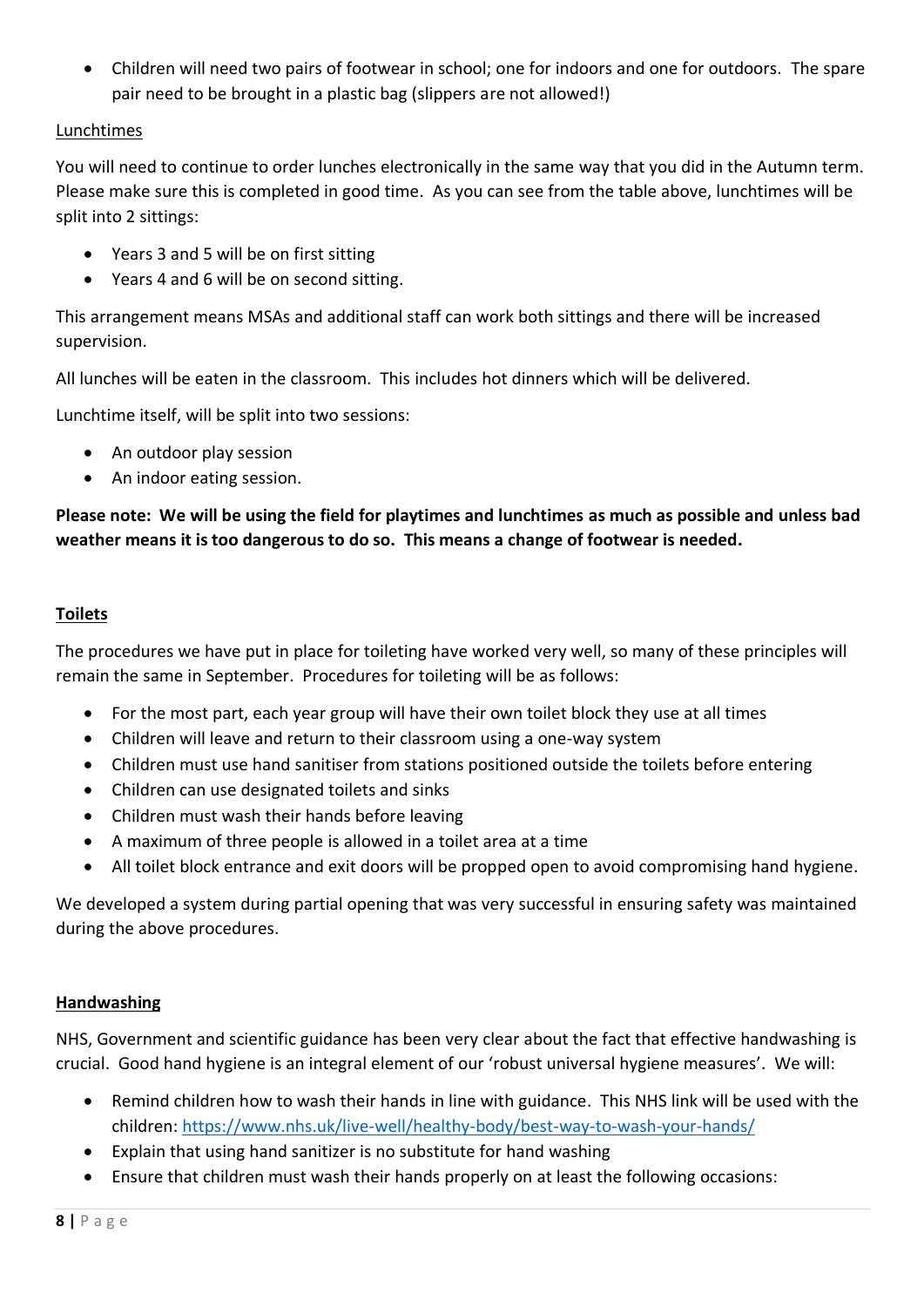- 1. On arrival in the classroom in the morning
- 2. After returning from morning break (as children will have washed their hands in the morning and not touched others or shared equipment prior to morning break, there is only a need to sanitise before going out to break, even with a snack)
- 3. After returning from outside session at lunchtime (children will have shared resources)
- 4. Before and after eating their lunch (Ys 4 and 6 do not need to wash before as they will have washed their hands after returning from morning playtime and should not have touched others or shared equipment prior to lunch. They will continue to need to wash before and after going out for their play)
- 5. After indoor and outdoor PE (sanitise **before** as equipment is often shared)
- 6. After going to the toilet
- 7. Before leaving at the end of the day (unless you have afternoon PE when hands will have already been washed)
- 8. After sneezing/coughing into hands or using a tissue
- Provide paper towels rather than hand dryers to dry hands
- Avoid overcrowding or long queues for toilets by using classroom sinks where possible
- Advise children to avoid touching their eyes, nose or mouth if they have not recently washed their hands.

#### **Cleaning throughout the day**

Our cleaning team have a strict regime that means point 5 on page 3 is achieved.However, this system is in place at the end of the day and does not stretch to all areas such as cleaning of some curriculum resources. As a result, staff complete 'top up' cleaning throughout the day:

- All bubbles are provided with disinfectant spray and a clean cloth at the beginning of the day. They will also have anti-bacterial disinfectant surface wipes
- Staff clean surfaces when they feel a child has made it unsafe, for example by sneezing, coughing, eating at the table or if a pupil moves from one table to another
- Learning equipment such as laptops and tablets are cleaned prior to and after use
- Staff will develop effective procedures for cleaning things placed in 'Quarantine areas' or 'Pickingup' and 'Dropping-off' points
- Handheld and frequently touched sports and PE equipment will be routinely cleaned
- Touch points that are fixed to the premises will be cleaned frequently. Among other things, these include door and window handles, handrails and light switches.

#### **Behaviour**

Our COVID adapted behaviour policy will remain in place. Children will be reminded of how safety measures we have put in place will have to be followed and that anyone deliberately and routinely breaking these, will be referred to the head teacher or deputy head teacher and parents will be informed.

However, we completely understand that circumstances are very different and children's inevitable uncertainty in these times will be taken into consideration. We recognise that now more than ever it is very important that we continue to form compassionate, caring relationships with pupils and ensure that their mental health needs are addressed fully.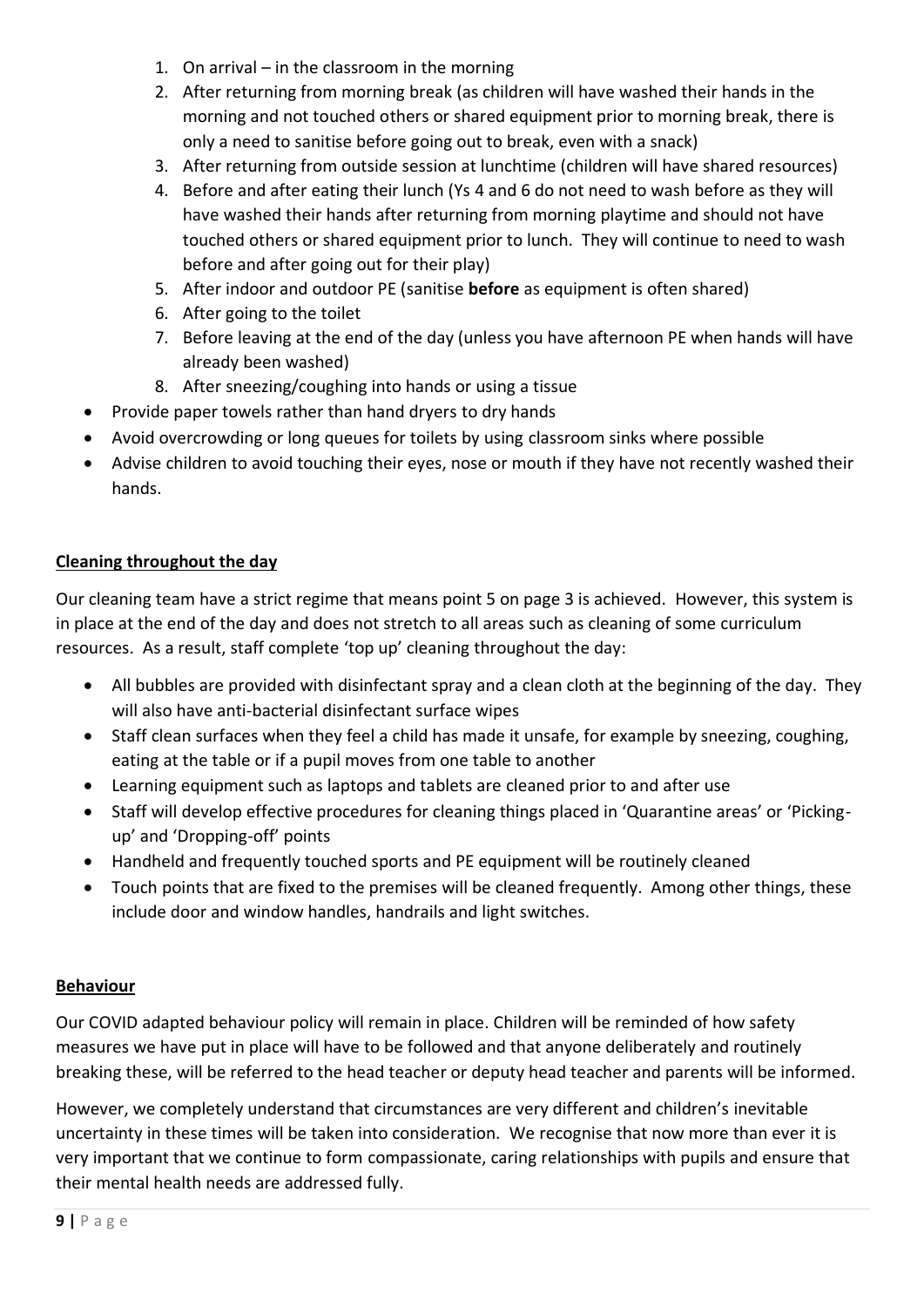Our 'Behaviour and Relationships' policy has been amended in the light of current procedures and is on the school website.

#### **Signs and Symptoms of COVID-19**

As mentioned in '*Drop-off and entering school',* anyone displaying any signs or symptoms of COVID-19 should be self-isolating at home. We will remind the children of these signs and symptoms (just in case they have forgotten!) so they understand anything COVID-19 related.

To help remind them about sign ands and symptoms, we will use information from a range of sources. The three below are also really good ones to use at home:

- BBC: <https://www.bbc.co.uk/news/health-51048366>
- CBBC/Newsround: <https://www.bbc.co.uk/newsround#more-stories-2>
- NHS: [https://www.nhs.uk/conditions/coronavirus-covid-19/check-if-you-have-coronavirus](https://www.nhs.uk/conditions/coronavirus-covid-19/check-if-you-have-coronavirus-symptoms/)[symptoms/](https://www.nhs.uk/conditions/coronavirus-covid-19/check-if-you-have-coronavirus-symptoms/)

#### **How we can help to stop the spread of COVID-19**

Staying safe and reducing the risk of spreading COVID-19 will also be something we teach the children even if some of them know already. In school, we will be observing and advocating the following guidance:

- They should be encouraged to do all they can to avoid 'close contact' (definition at the bottom of page 3). This goes hand in hand with social distancing
- Wash hands with soap and water more regularly and do it for 20 seconds each time
- Use a tissue for coughs and sneezes and immediately bin it and kill it!
- If you don't have a tissue, use your sleeve by coughing or sneezing into the elbow
- Avoid touching your eyes, nose and mouth with your hands.

Reminding your children about this at home and before they return to school, would be a good idea. The following resources are really good:

- CBBC: <https://www.bbc.co.uk/newsround#more-stories-2>
- BBC:<https://www.bbc.co.uk/news/health-51711227>
- NHS[: https://www.nhs.uk/conditions/coronavirus-covid-19/staying-at-home-to-avoid-getting](https://www.nhs.uk/conditions/coronavirus-covid-19/staying-at-home-to-avoid-getting-coronavirus/staying-at-home-and-away-from-other-people/)[coronavirus/staying-at-home-and-away-from-other-people/](https://www.nhs.uk/conditions/coronavirus-covid-19/staying-at-home-to-avoid-getting-coronavirus/staying-at-home-and-away-from-other-people/)

Again, the 'Pupil Guide' can be used to support this.

#### **What we will do if someone is displaying symptoms of COVID-19**

We have put clear procedures and systems in place should any of your children display any signs or symptoms in school. Although this is extremely unlikely, should this happen, we will stay with your child away from other pupils until you are able to come and collect them.

It is vitally important that we have your **up to date contact details** and that we have a means of contacting someone who can come and collect your child at any time during the day.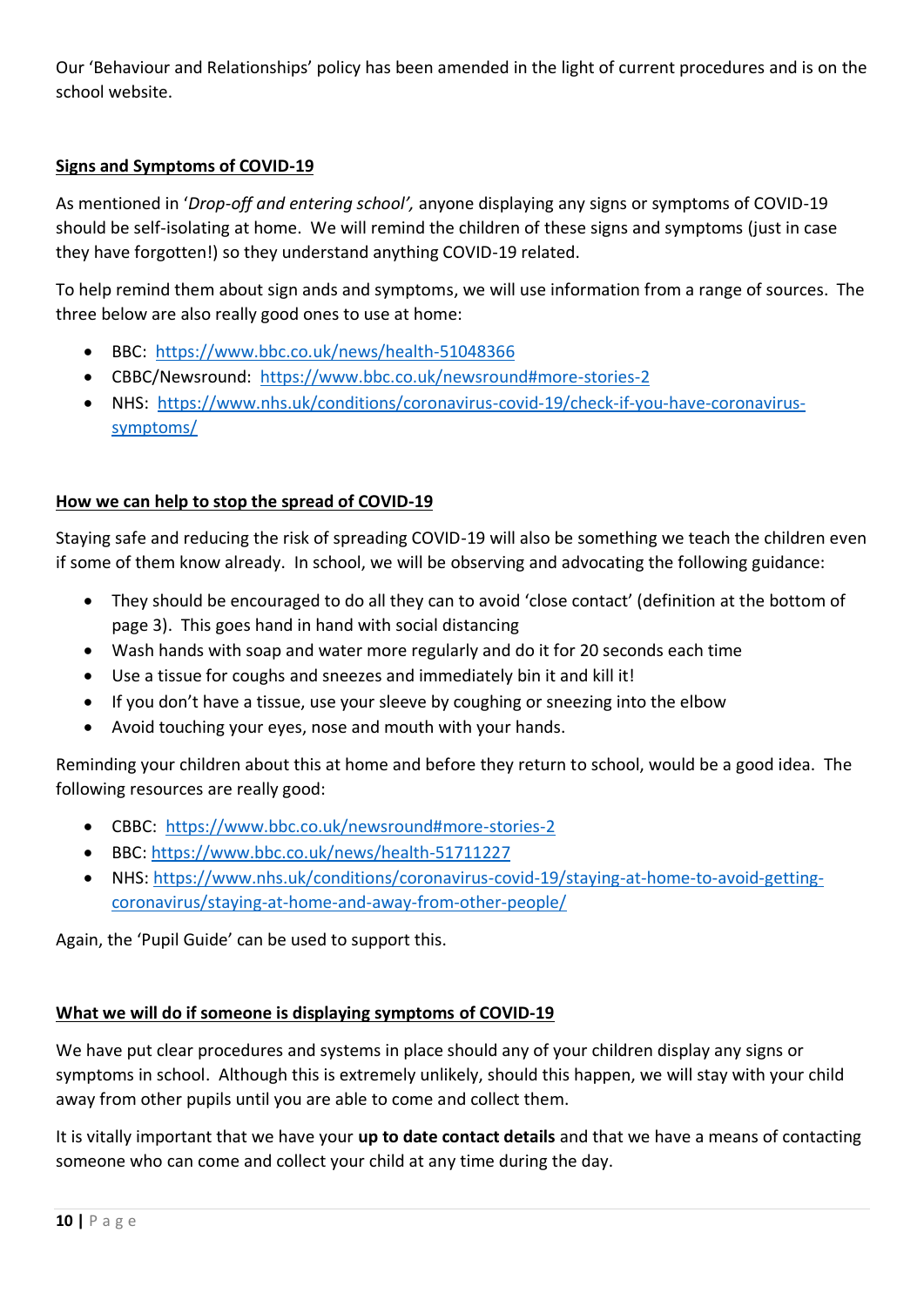If your child is in a bubble with someone who is tested positive for COVID-19, we will contact you directly. Please rest assured that we have clear guidance on what to do in these situations including signposting you or members of your family should you need it.

Do not listen to gossip regarding this, if you need to know something we will contact you directly!

#### **First Aid**

If your child requires first aid (not COVID-19 related), the following will apply:

- Unless visibly unwell or potentially seriously injured, your child will not be sent to a medical room
- Where possible, and in order to maintain social distancing, staff will instruct an injured pupil about what to do for minor injuries in the classroom
- If a member of staff needs to administer first aid themselves where they will be in close proximity or touching the child, they will wear PPE must be worn: mask, visor, gloves and apron. We will explain the reasons for this to your child so they do not worry unduly
- The above point would take place at a medical station outside of the classroom.

#### **A 'staggered' end to the day**

Extended bubbles (year groups) will leave at different times at the end of the day in order to avoid congestion. The timings for these can be seen in 'A 'soft' start to the day' on page 4/5.

Be aware of the following:

- Walking or cycling to collect your child is the preferred option
- If you **have** to come by car, please do not arrive earlier than you need to. This 'clogs' up the school grounds and is dangerous for pupils. Also, stick to our single file system as this helps traffic flow
- Observe social distancing if you are waiting for your child
- Wait on the grass area in front of the school gates, not the road or the island
- Wear a mask when on school grounds
- Staff will accompany the children as they leave the building at the end of the day in order to help ensure that social distancing is adhered to
- Please leave the grounds as soon as possible to help avoid congestion
- Year 3s are leaving earlier than other year groups and will continue to be 'handed over' to parents at the end of the day. This will also help avoid congestion
- All children will leave at the times stated. We will not be able to let children leave at the same time as siblings in other year groups as this is not logistically possible.

#### **Meetings and Contact**

Guidance still states that meetings between yourself and the school should take place by telephone or internet and this includes informal conversations we might normally have. We may come to you at the beginning and the end of the day if it is safe to do so, but this will only be if it is absolutely necessary.